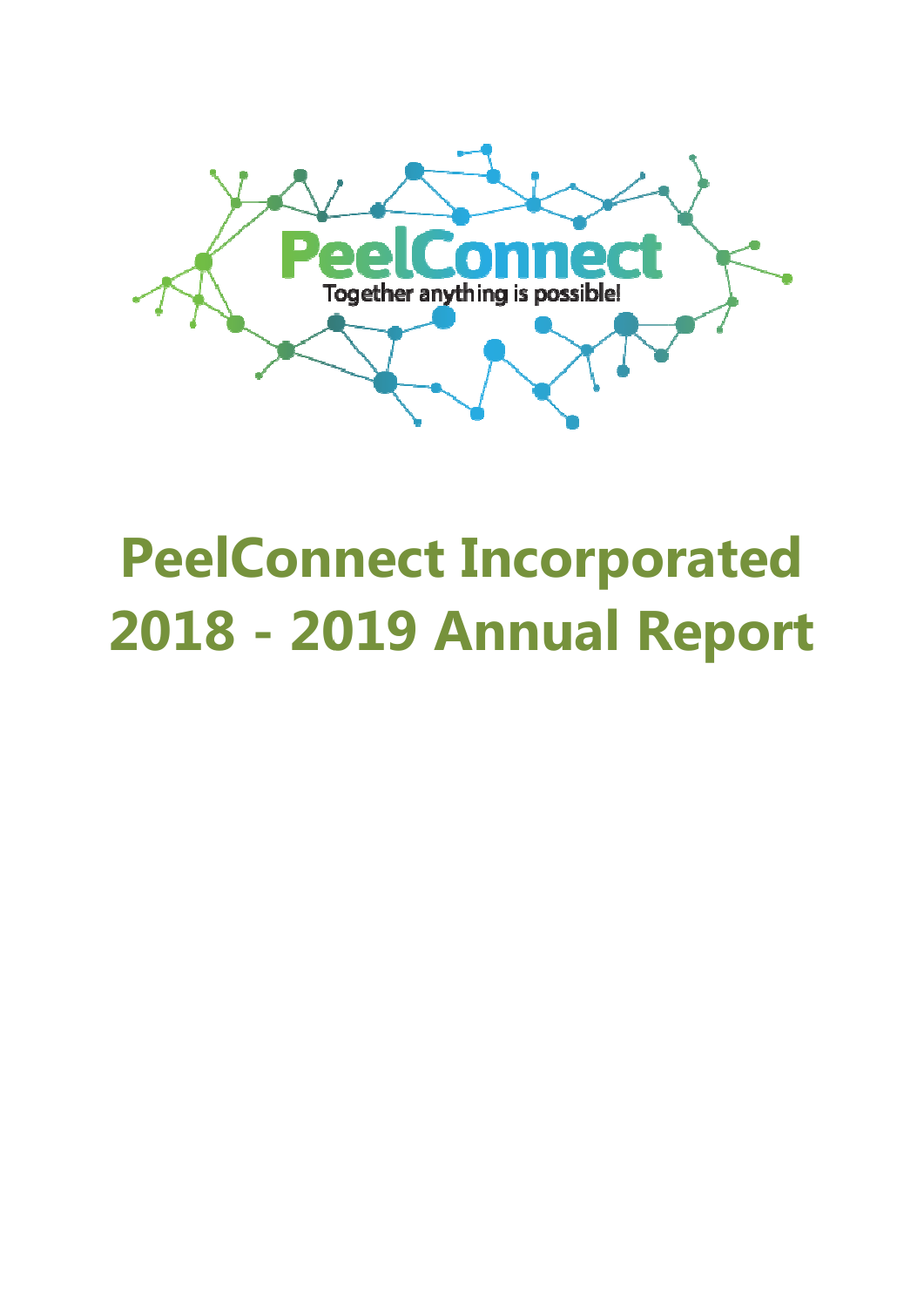# **What do we do?**

We stand with the homeless.

We work to overcome accommodation issues, along with contributing and comorbid factors of mental health issues, drug and alcohol misuse.

We stand in solidarity with all people and communities in Australia who experience, or are vulnerable to, deep and persistent disadvantage and are thereby deprived of the right to participate and contribute to the economic and social life of their communities.

Our mission is to pursue systemic change. We pursue systemic change to ensure people experiencing, or vulnerable to falling into, deep disadvantage and exclusion, enjoy economic security and social inclusion.

This means change in the way our services are designed and delivered so that people can access:

• income to meet basic needs for shelter and food security,

- quality education, training and support to attain decent work and,
- support which provides care and enables independent living.

## **Our values**

- We are fierce advocates for justice,
- We act with compassion and integrity,
- We are innovative and always learning,
- We are accountable, collaborative, respectful and inclusive.

These values guide our behaviour and work practices, and they influence how we interact with government agencies, not-for-profit groups, local charities, relief agencies, crisis care organisations, emergency food and financial services, agencies for children, youth and families, outreach services, foster care agencies, in-home services, program participants, volunteers, the homeless and the broader community.

# **PeelConnect Constitutional Objects**

• Operate a mentoring, advocacy and counselling service to the disadvantaged, to relieve distress, illness, poverty and helplessness, and to improve quality of life.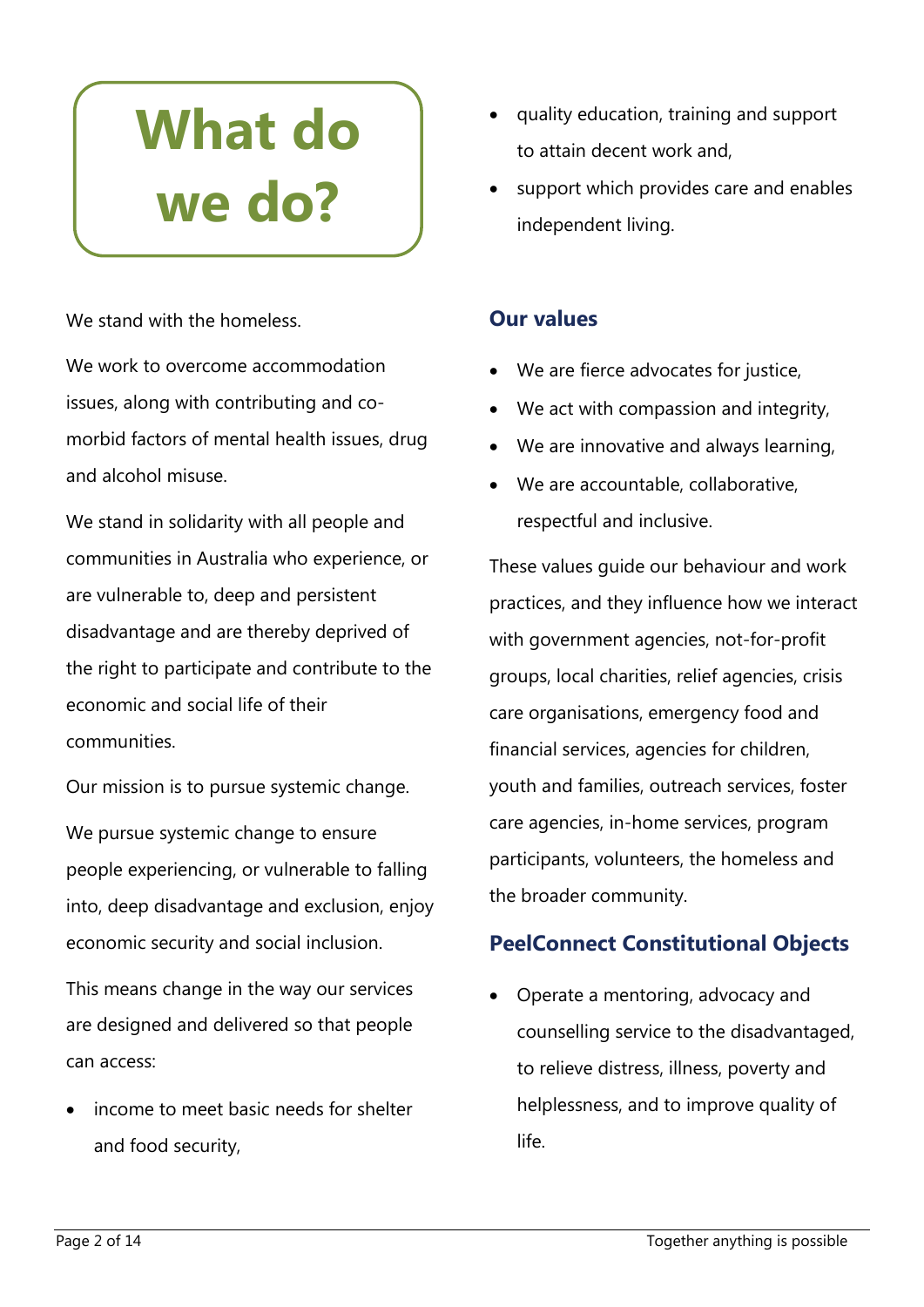- Strive to improve accessibility of accommodation.
- Operate and support the work of the volunteer Night Carers providing basic social contact, and emergency relief to the homeless.
- Collaborate with individuals and existing agencies to foster and nurture community relationships to be more effective for those in need.
- Operate as a not-for-profit association and do all such things incidental to the achievements of the Association's objects, in addition to a process of continual planning and adaptation of our service to meet our clients' needs.

## **Outcomes and strategic objectives**

All our resources, volunteers, partnerships and finances are focused on the following four outcomes. The strategic objectives each linked directly to an outcome, articulate our choices about how we will pursue these outcomes.

- Services that build inclusive communities.
- Accommodation and support for the homeless.
- A trusted voice on poverty and the disadvantaged.

• An inclusive, effective, efficient and agile organisation focusing on greater community collaboration, mental health and drug and alcohol misuse.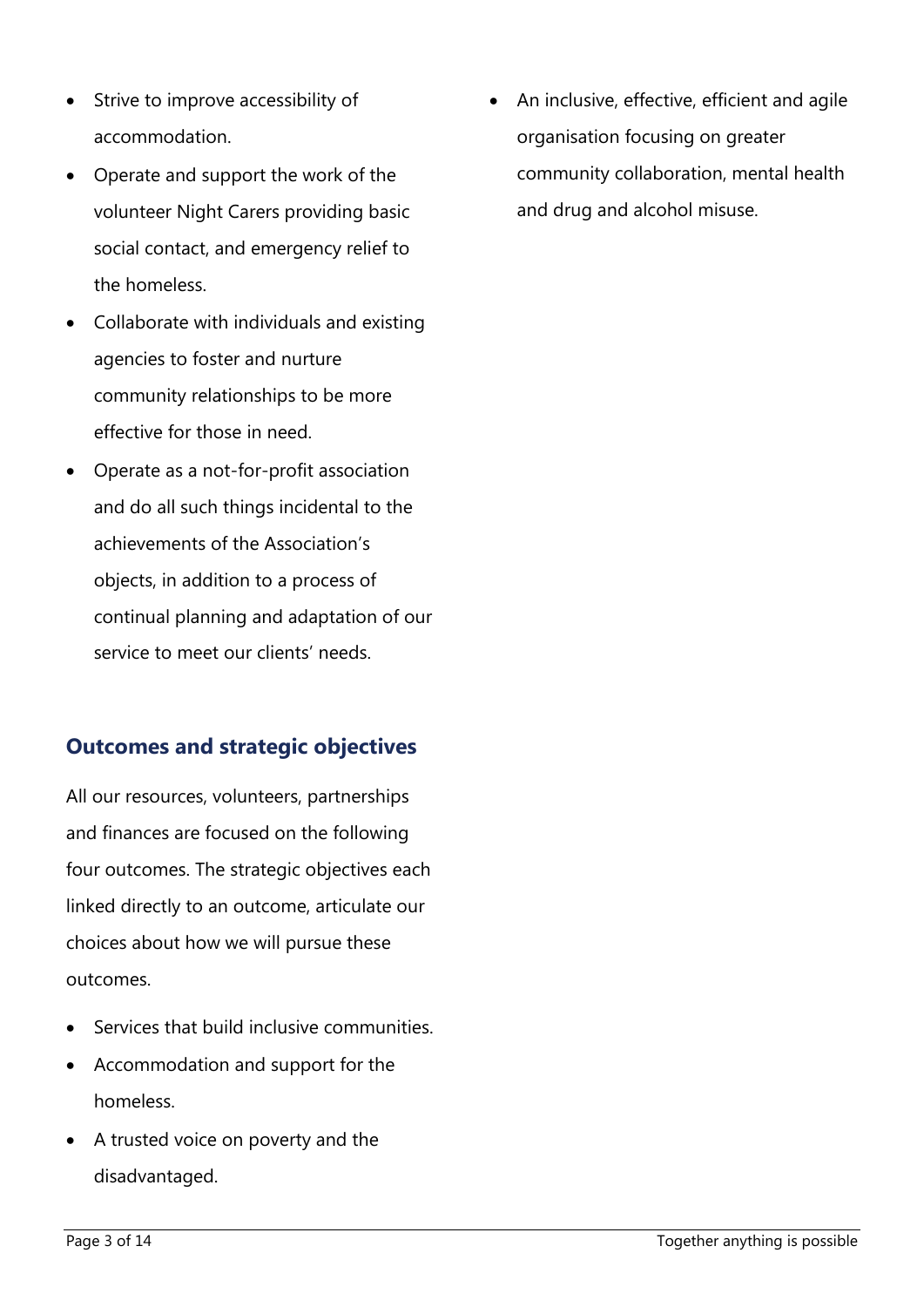# **Chairperson's Report**

PeelConnect Incorporated (PCI) has continued to assist in finding solutions to the issue of homelessness this year.

We have participated in collaborative meetings with the City of Mandurah and other agencies whilst investigating options and programs developed in other states and countries. It has been a productive and challenging year.

Rose Cull, Secretary has jumped into the deep end and has put in a fantastic effort to put everything together.

Treasurer Melissa Higgs has been looking after our financials and continues to do a great job.

Deputy Chairperson and Sewing for the Homeless Coordinator, Dale Mulvey has been keeping the sewing group happy, productive and growing in skills, practically and emotionally. The sewing program is our main source of income other than grants. This is one area that needs more volunteers who have a caring attitude and skills in maintaining the team.

Mentoring Advocacy Counselling Service is operational due to the outstanding efforts of Coordinator Doreen Jones. Doreen has also been very proactive in seeking out suitable people who can volunteer in all areas of PCI.

Jen Marcinkus, Night Carers Coordinator has continued in her valuable Night Carer work and we applaud her leading this team of caring individuals who do front line work on the street.

Committee Member Velicia Le Tang has worked diligently on the Rules of the Association and procedures for PeelConnect Incorporate and her guidance at meetings has been invaluable.

Committee Member, Julie Bywaters just hops in and helps wherever she can. She has been representing us at City of Mandurah meetings and those that I could not attend.

This strong effort by everyone has resulted in better awareness of our group and much respect has been gained for PCI amongst agencies, Government, business and the community. Well done.

Ron Withnell Chairperson PeelConnect Incorporated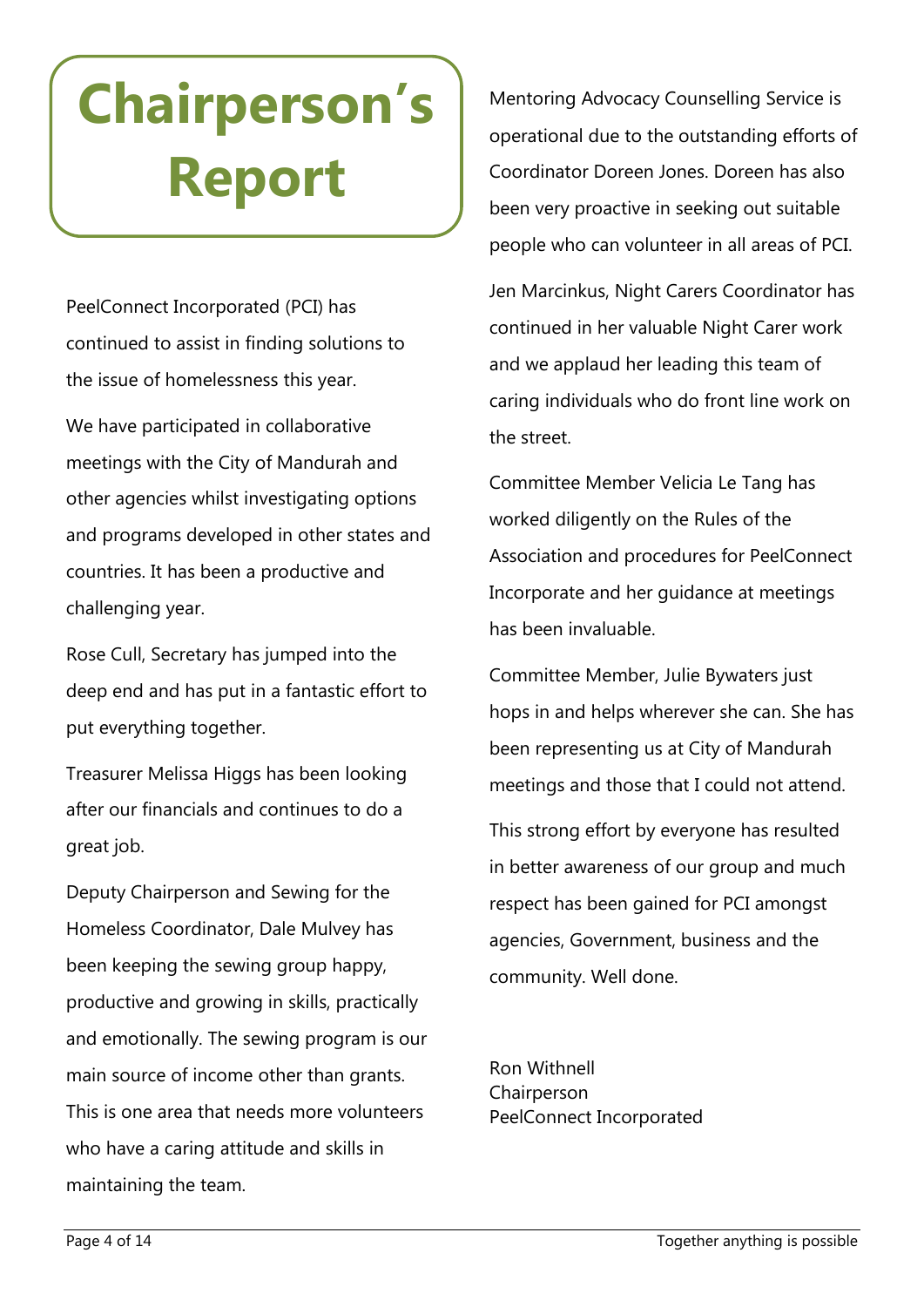# **Financial Report**

I am pleased to present the 2019 Income and Expenditure Statement and Balance Sheet as at 30 June 2019 for PeelConnect Incorporated. Our current financial position and the 2019 surplus of \$5,535 is the result of the hard work and commitment of many dedicated individuals in collaboration with our supporters.

The 2019 financial year saw an increase in activity across all of our program areas with a corresponding increase in the number of volunteers who generously gave their time and expertise. Most of our funds come from the ongoing partnership with Karingal St Laurence trading as Matchworks to deliver the successful Sewing for the Homeless program, which is now in its second year. We were also successful in securing a grant from Alcoa of Australia Limited's 'Alcoa Community Partnership Program' to contribute towards our MACS service operational costs for two years, and we were grateful to receive funding and sponsorship from the City of Mandurah, Bendigo Bank Halls Head and the Rotary Club's of

Mandurah to provide training to our volunteers as well as financial support for events such as the annual 2018 Celebrating Community Connection dinner.

The balance of our income comes from donations from individuals or other community-based organisations, or for our re-usable fabric shopping bags or MACS services. A special thank you goes to Calvary Youth Services who have been a generous and regular donor since 2017.

The financial records however can't reflect the value of the in-kind support and contributions that PeelConnect Incorporated has been so fortunate to receive. We would like to acknowledge and thank all our donors, grant sponsors and in-kind contributors. Without your help and support this result would not have been possible.

The income raised across our various activities has been applied for the benefit of those we seek to help through our programs as well as ensuring that our volunteers receive appropriate training to help them in their roles with us. Our most significant administration cost is the annual insurance premium for public and professional liability.

Towards the end of the financial year we received a number of grants which were to be spent in the next financial year. These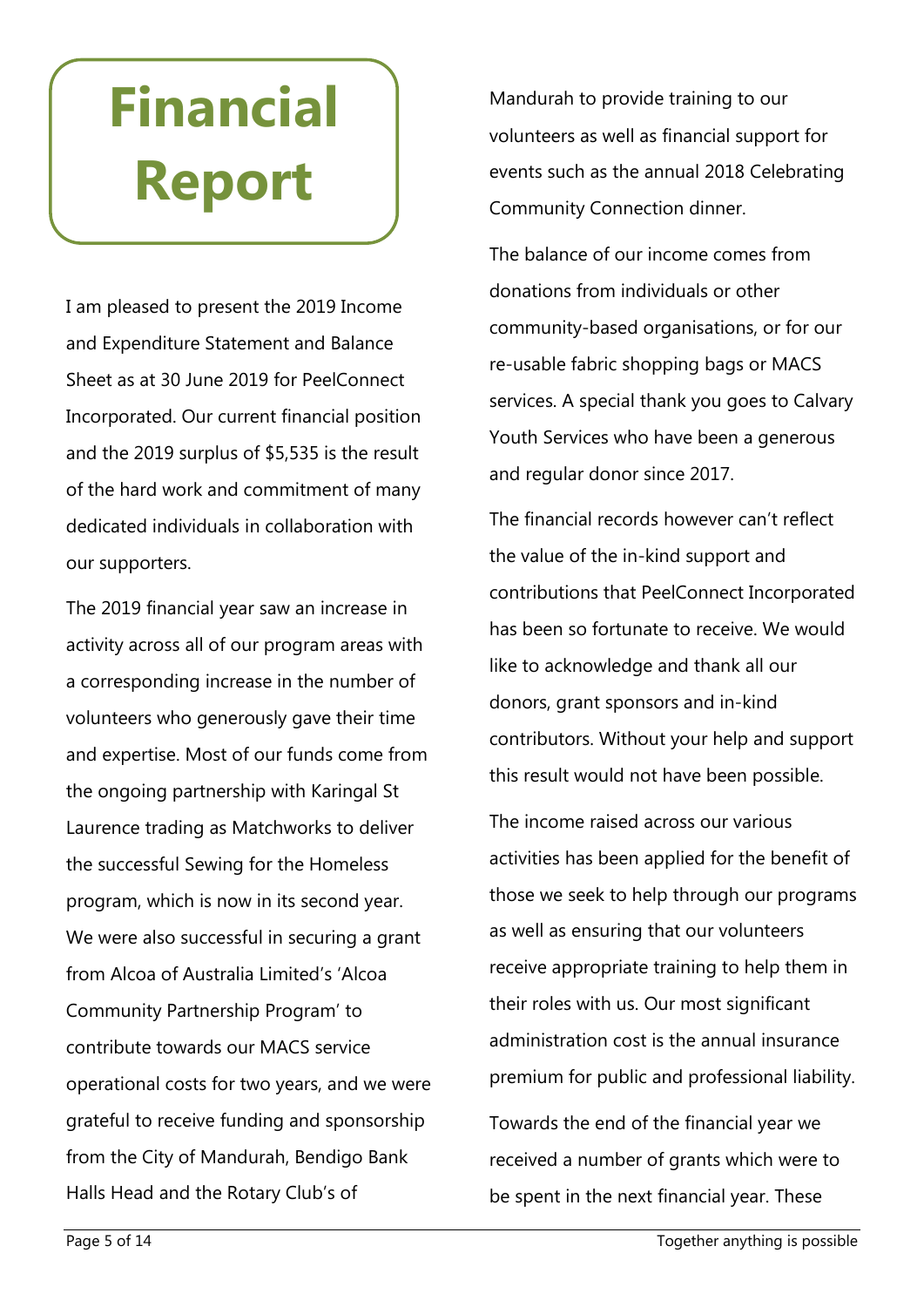funds are shown on the Balance Sheet as 'Income in Advance' of \$12, 063.13 and will be reflected in the 2019/20 financial report with their corresponding expenses. The committee recently took the decision to reserve half of the cash funds after deducting Income in Advance at year end, approximately \$7,500, to provide a buffer against future costs, while committing the balance to pursuing and achieving our outcomes.

In July 2018 we were granted a Charitable Collections Licence, which is valid until 11 July 2021. As a Tier One Not-For-Profit association with turnover less than \$250,000 a review or audit is not required. Our Charitable Collections Licence however requires that our annual financial report be audited. Lance Hall of Mandurah Accountants has indicated that where the recommended policies regarding banking and two signatories are followed a bi-annual independent review of the financial records would be appropriate.

Melissa Higgs Treasurer - PeelConnect Incorporated 15 September 2019

# **Highlights of the Year**

# **Celebrating Community Connections**

This annual event provides opportunities for community collaboration and networking, thus enriching our referral networks to support our clients.

Held at the Mandurah Offshore Fishing and Sailing Club, this year was our third event which was well attended with 31 agencies represented, and more than 160 attendees.



PCI Founder Reg Lambert with Halo Founder Dee Frietag at the 2019 Celebrating Community Connections dinner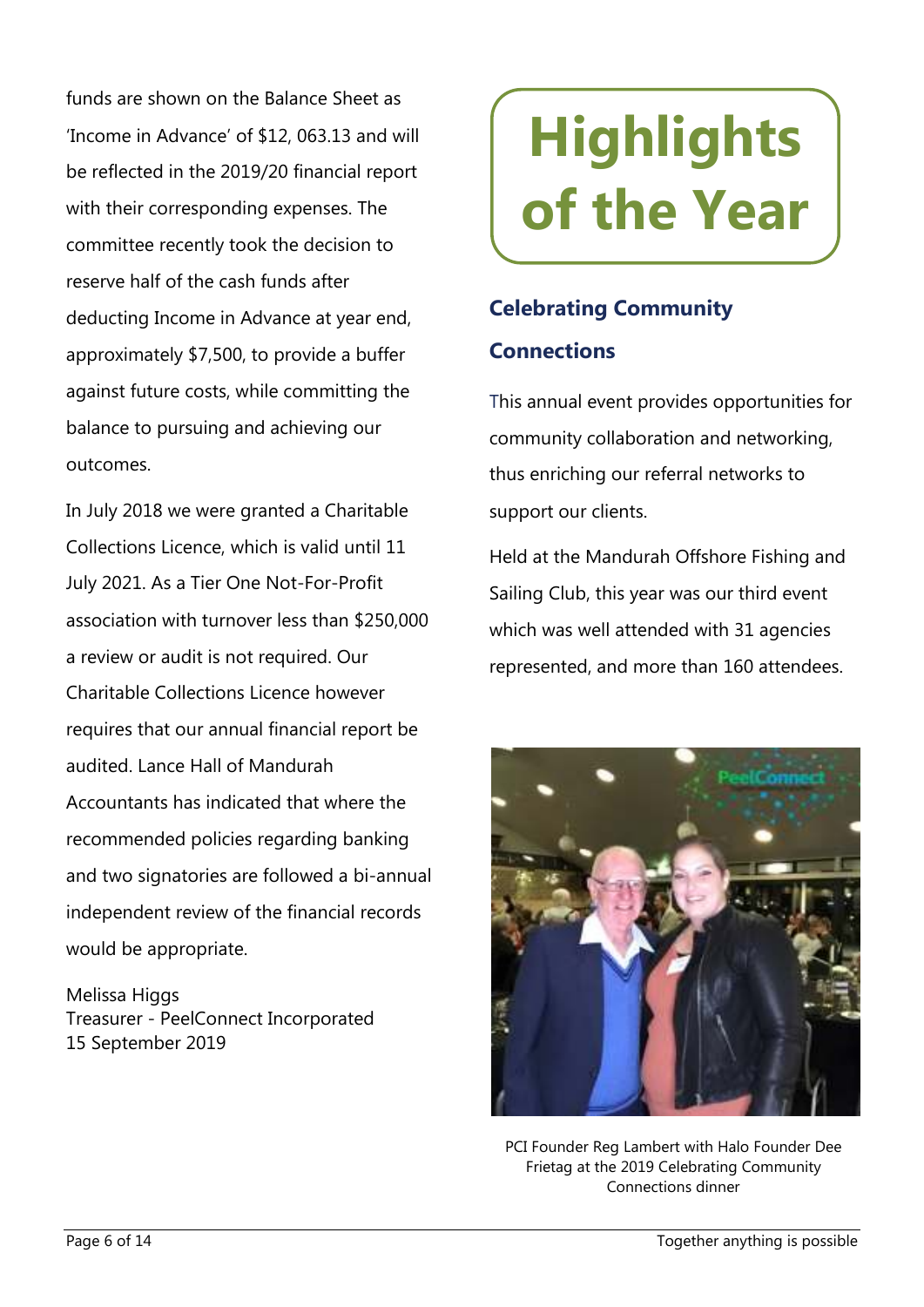

A group of happy participants at the Celebrating Community Connections dinner, 2019 at the Mandurah Offshore Fishing and Sailing Club.

#### **Homelessness Awareness Day**

Each year on the foreshore in August is an opportunity for us to demonstrate our commitment to working toward ending homelessness. Joining with other agencies this is an opportunity for those who are homeless to easily access warm clothing and other items, haircuts and food. It is a place to find out about local services that might be useful for their needs.

# **Mentoring, Advocacy, Counselling and Support (MACS)**

This service commenced operations in January 2019. Our launch event for MACS was held in March at the Billy Dower Youth Centre, with Mr Andrew Hastie in attendance.

**Our Programs** 

# **Celebrating Community Connections (CCC)**

This year was our third event which was well attended with 31 agencies represented, and more than 160 attendees.

Feedback validated the success of this dinner with those who answered the postdinner survey saying they were most likely to attend next year's event. In 2020, the event is on a Saturday night with the venue yet to be decided.

An Events Team has been established and we would love to hear from anyone wishing to join us to create the 2020 Celebrating Community Connections event, and other community-building events.

Heather Kell Volunteer – PeelConnect Incorporated

### **Crisis Accommodation**

We collaborate with the City of Mandurah and other agencies to enhance provision of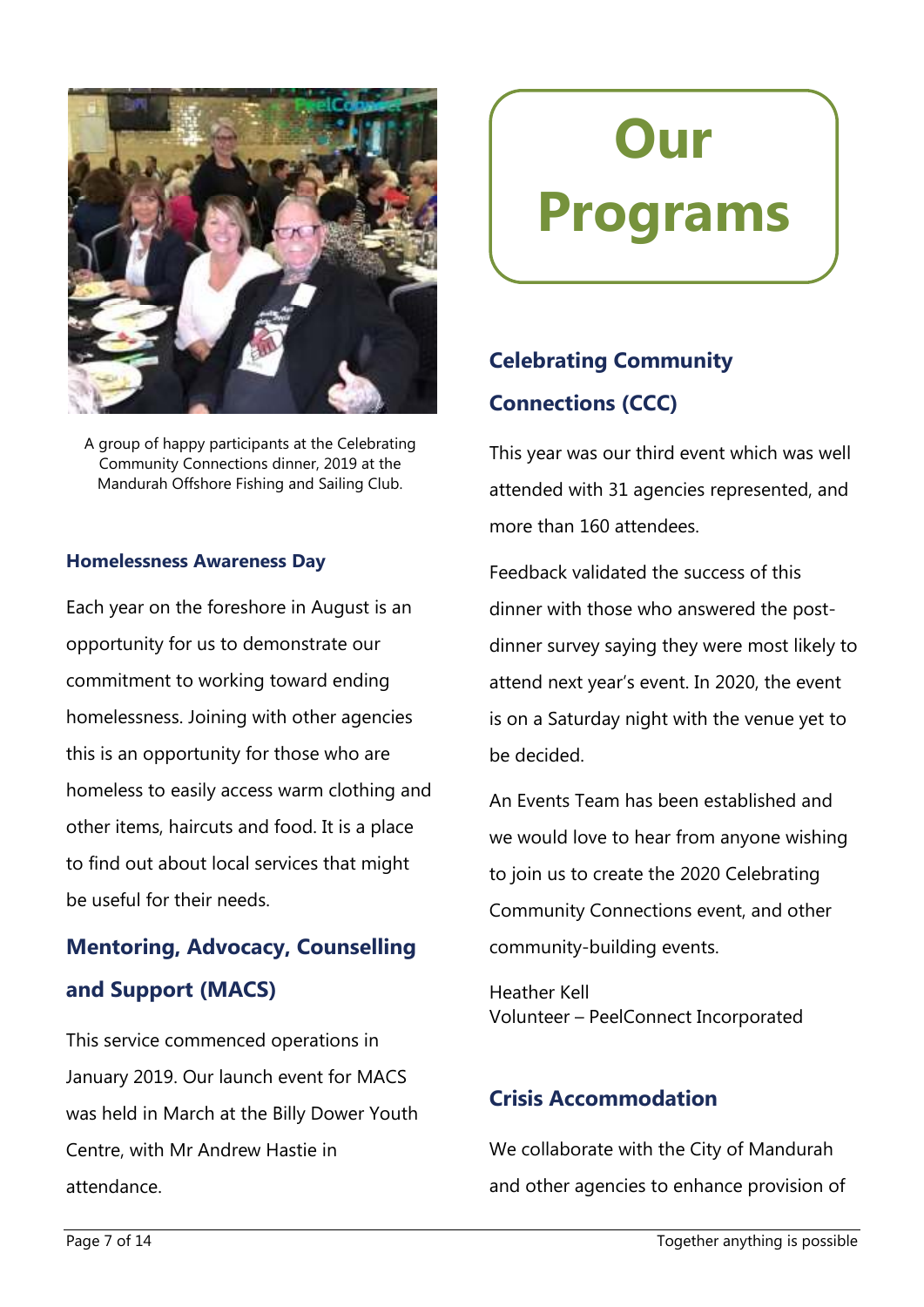crisis accommodation within a safe, welcoming and non-judgmental environment from basic needs to immediate short term responses and long term solutions for those homeless and in need. We have ongoing participation in community dialogue to provide increased availability of accommodation for the homeless, including the Homeless and Street Present Group.

# **Mentoring, Advocacy, Counselling and Support (MACS)**

MACS provides mentoring to the homeless and a fee-free counselling service to those limited by finances and long wait times. MACS counsellors and mentors work with disadvantaged people to relieve distress, illness, homelessness, poverty and helplessness, and to improve quality of life.

This daytime service interlinks with the work of our Night Carers, who may provide referral or discussion of where MACS would be beneficial.

Since our humble beginnings in January 2019, and out of a home office, MACS has since been provided a temporary home at the Billy Dower Youth Centre through the generosity of the City of Mandurah.

MACS has successfully completed two intakes of the volunteer training and we now operate with fifteen volunteers. Five of these are qualified counsellors who provide counselling at our temporary office to those otherwise limited by finances or long wait times. Our counsellors are supported in their work through membership of the Australian Counselling Association, individual and group professional supervision, and access to professional development opportunities. Additionally MACS mentors consistently

provide support to those in our community who are doing it tough. This outreach service continues to grow and visitors to the Peel Community Kitchen have come to know and trust our mentors, looking forward to their regular visits. Mentors provide a safe place for the sharing of stories of disadvantage and struggle, highlighting the resilience of the human spirit. Mentors not only provide a caring, listening presence, but also support in applying for housing, character references when appropriate, information of other services that might be useful, or maybe help with sewing on buttons.

MACS also provides advocacy support such as accompaniment to attend court, printing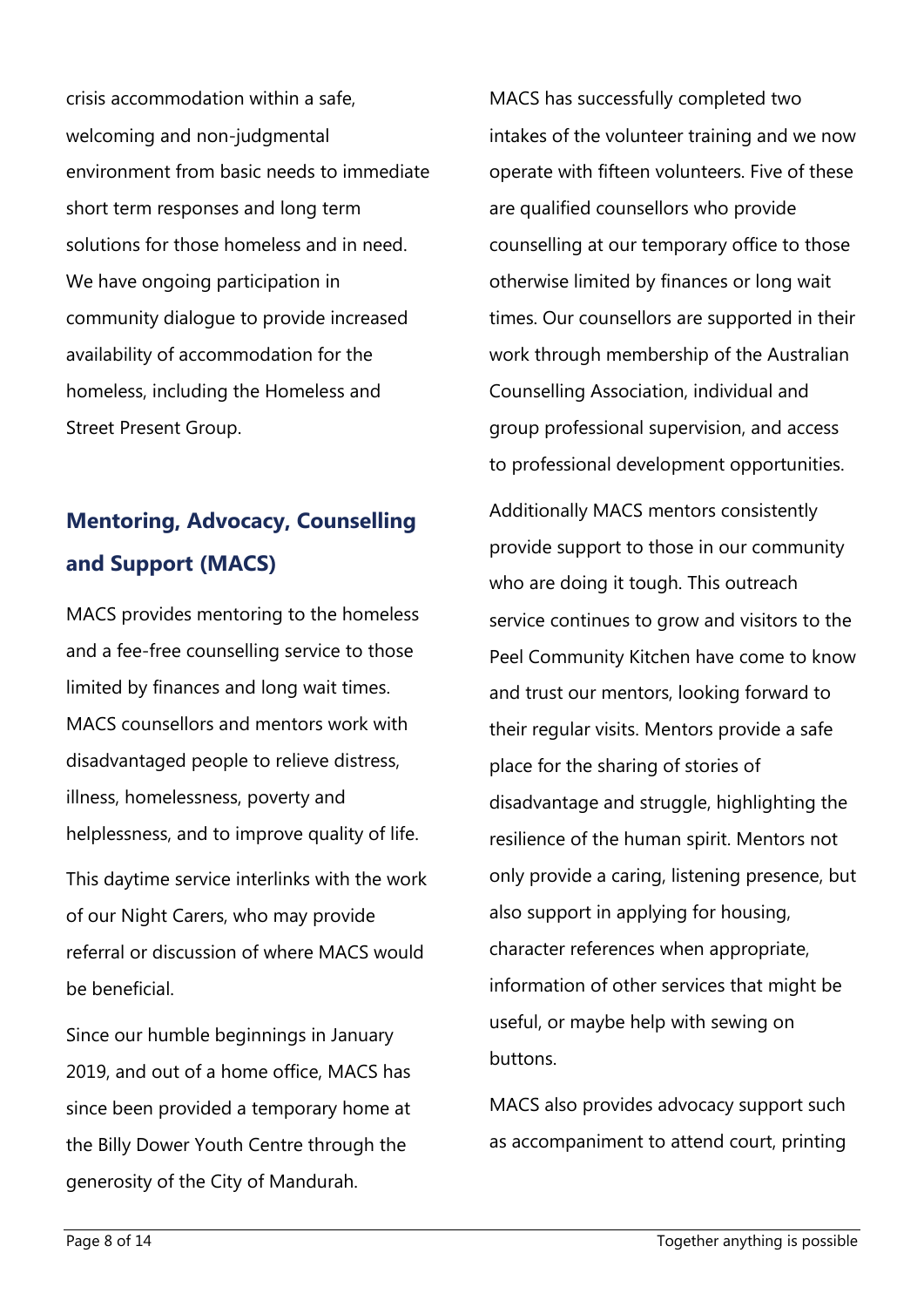and receiving of emails, and housing support.

MACS has been successful in obtaining two years of funding from Alcoa that contributes toward our operating costs.

As our presence in the community grows stronger, we look forward to providing more counselling support at this fee-free service, in addition to mentoring for the homeless, as we walk alongside those who want to create positive change in their lives.

Doreen Jones MACS Coordinator PeelConnect Incorporated

## **Night Carers**

We currently have a team of 6 night carers with the potential to attract new volunteers through community information sessions and word of mouth. We are looking forward to recruiting new volunteers to our team. We continue to receive generous donations from the community at large and PCI members.

There has been an increase in our distribution of care bags to homeless people. Unfortunately, collecting information to demonstrate the increase in

homelessness in Mandurah is challenging as we often meet the person once or twice and they then move on. Additionally they are reluctant to provide information which makes it difficult to demonstrate that homeless people are present in Mandurah.

The charity shops within Mandurah provide an opportunity for the homeless to shop for free as required and the 10 care bags that we have provided over the last 12 months have been over and above that social connection.

On every occasion we are provide tea, coffee, hot chocolate, cup-a-soups, biscuits and a snack and social interaction.

Jen Marcinkus Night Carers Coordinator PeelConnect Incorporated

## **Sewing for the Homeless**

This project provides an opportunity for participants to enhance skills, which leads to greater employability. Participants also benefit from social interaction in a fun and supportive environment.

Dale Mulvey Sewing for the Homeless Coordinator PeelConnect Incorporated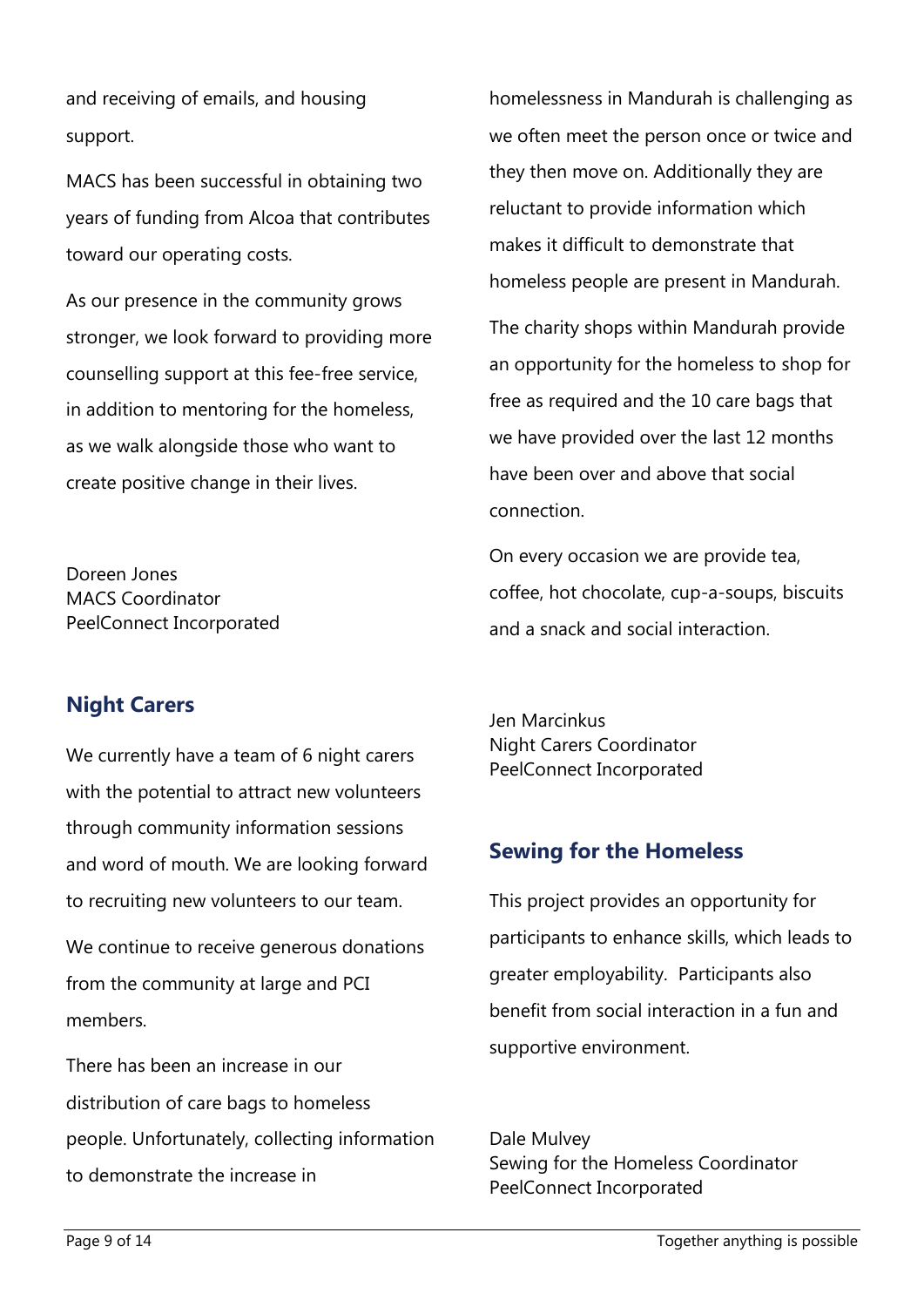# **Corporate Governance**

## **Adopting of reports**

The PCI Committee receive and adopt the Treasurers reports and those of the auditors, the annual financial statements, and agree to the payment of the auditors, as well as transacting any other business at general meetings.

Life membership has been discussed and offered to Reg Lambert, our Founder, who has given significant service to PCI. Life Members act as 'friends of PCI', often providing advice and ongoing support to the organisation.

# **The Committee**

The Committee is responsible for setting the strategic direction, development of policies, and management of the performance of the organisation.

It is responsible for monitoring the performance of the activities of PCI and overseeing its financial state. It is also responsible for ensuring that risks are

adequately managed. The Committee meets monthly.

### **Remuneration**

PCI Committee Members volunteer their time and skills to the organisation and as such no remuneration was paid or is payable to Committee Members.

Members of the Committee during 2018 – 2019 Ron Withnell – Chairperson Dale Mulvey – Deputy Chairperson Rose Cull - Secretary Melissa Higgs - Treasure Doreen Jones - Ordinary Member Jen Marcinkus - Ordinary Member Julie Bywaters - Ordinary Member Velicia Le Tang – Ordinary Member

### **Risk assessment**

The Committee is responsible for identifying, measuring and assessing business, legal, financial, and other risks in the activities of the PCI.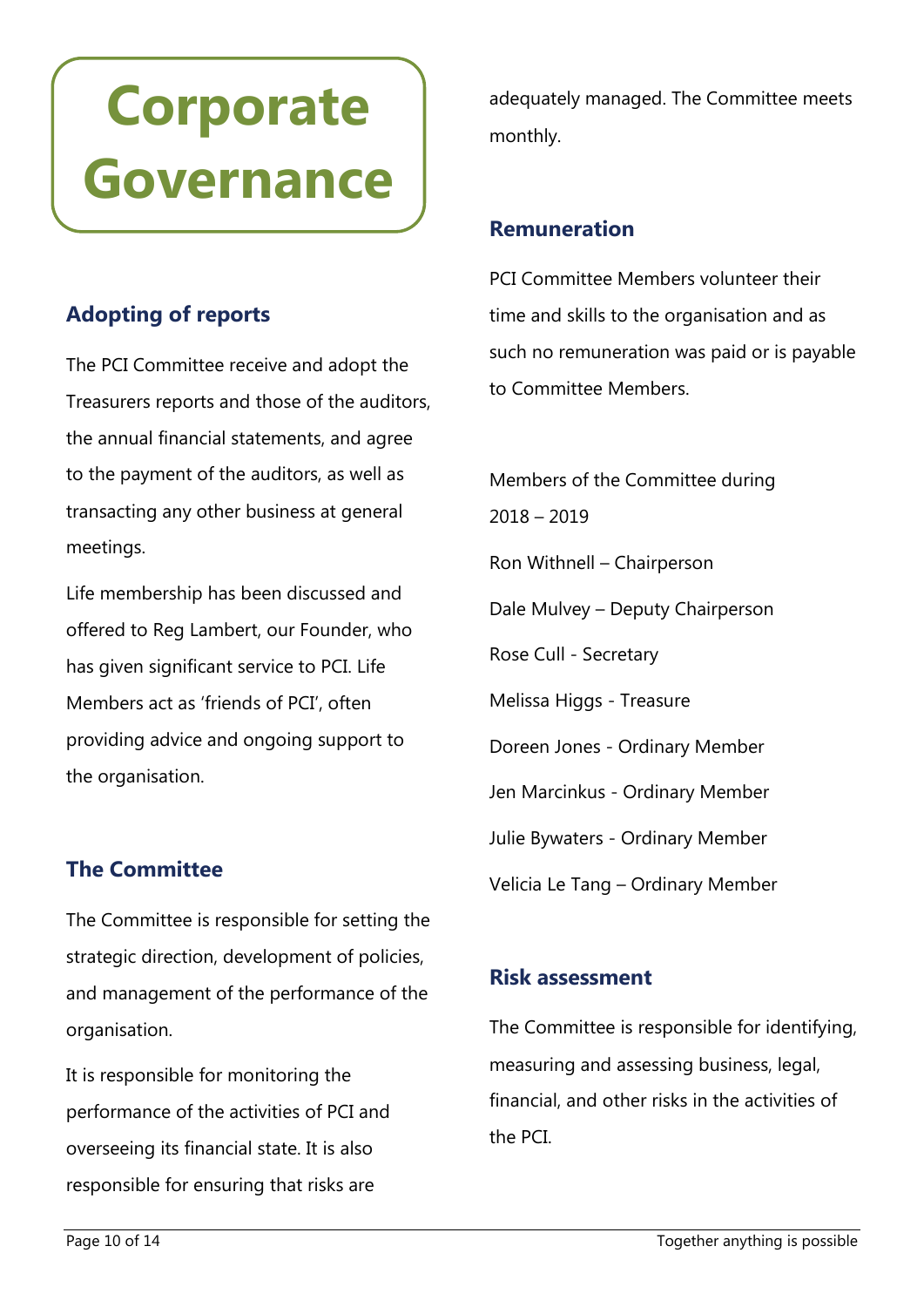### **Audit and accounts**

Our constitution requires that we keep financial records that correctly record and explain the transactions and financial position and performance of PCI through the year. It enables true and fair financial statements comprising a Statement of Income & Expenditure for the year and a Balance Sheet. As a Tier 1 Incorporated Association the annual financial statements are required to be reviewed before being submitted to the Annual General Meeting. In order that monthly management and annual accounts represent best practice and are of the highest standard, PCI complies with all applicable accounting standards and guidelines. The PCI's external auditors are Mandurah Accountants.

## **Performance indicators**

This year going forward the Committee will monitor the organisation's performance, from implementation of the mission statement and strategic plan through to the performance of the organisation against operating plans and financial budgets. Performance indicators will be reported to the Committee on a monthly basis. This will enable Committee Members to monitor the

PCI's performance in four main areas: strategic priorities, governance, organisational capacity and the impact of our work.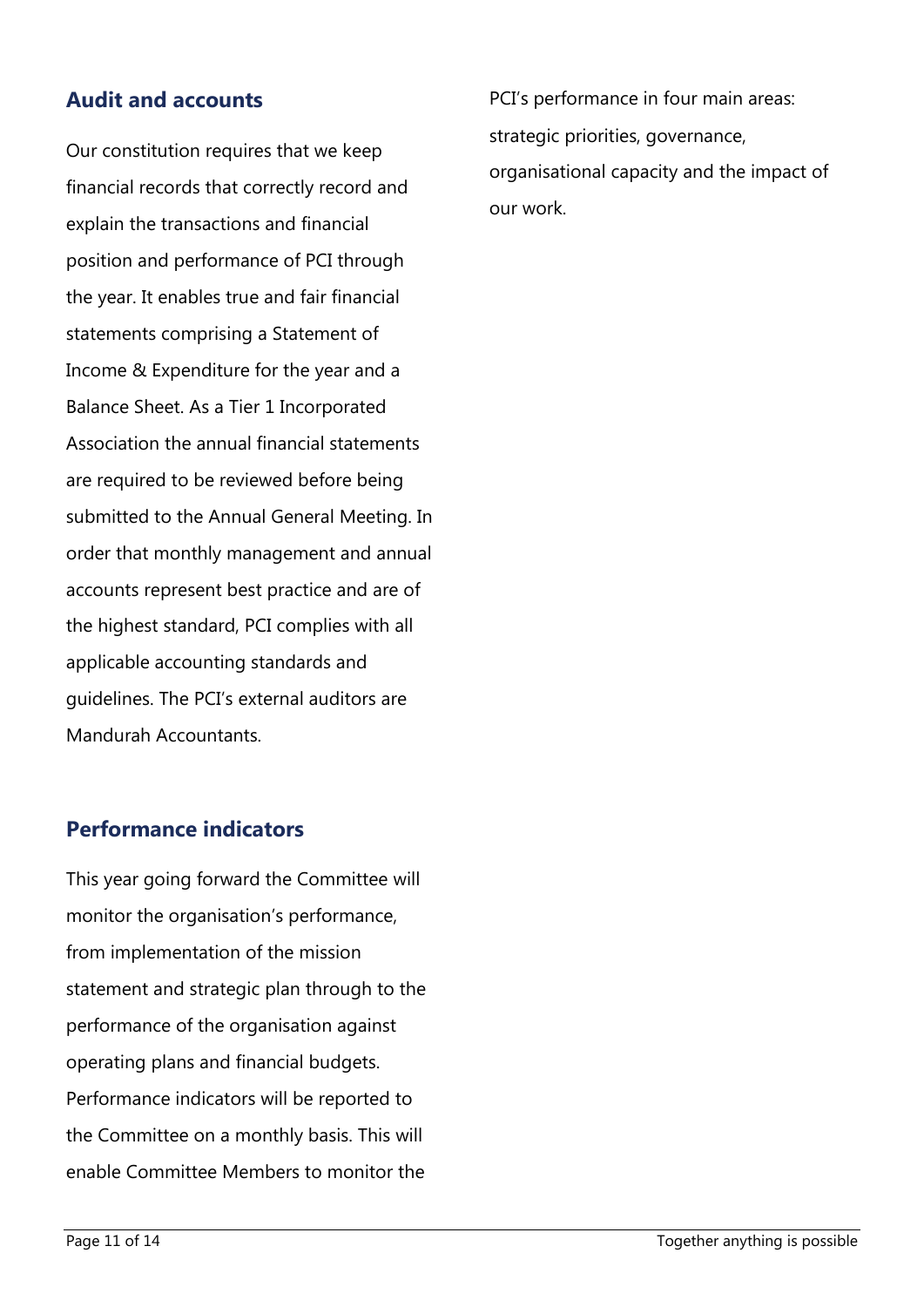# **Your Support**

Thanks to the generosity and support of those who share our values and vision; creating a unified community where all people experience hope, pride, wellbeing and connection. Through this PCI is able to achieve so much and make a real impact in people's lives. We are grateful to all who join us financially, as volunteers, and as partners in our mission to work for a better community.

### **Donors**

Your financial contributions help us help others. It's this support that enables us to continue improving and extending our work with individuals, families and communities who face disadvantage and who require counselling and mentoring. Money donations allow us to support the social and economic challenges that persistent homelessness presents in Mandurah. We recognise the kindness of people who give regularly, who give in response to our appeals and who may consider us in their

wills. Thank you for your commitment to work toward a better society.

## **Volunteers**

There has been an increase in our volunteer numbers this financial year with more than 30 volunteers contributing to the work of PCI.

Thank you for all your effort and goodwill. As participants in every part of the organisation, you share our concerns, develop public awareness and motivate others to get involved. Volunteers undertake a wide range of work. This includes visiting our community kitchens, attending community meetings on behalf of PCI, supporting jobseekers, connecting with the homeless, offering mentoring and counselling

The invaluable contribution you make to our organisation means we can continue to provide more support, to more people.

# **Partner organisations**

The reach and impact we have in the community would not be possible without collaboration. The partnerships we have with agencies, local government, community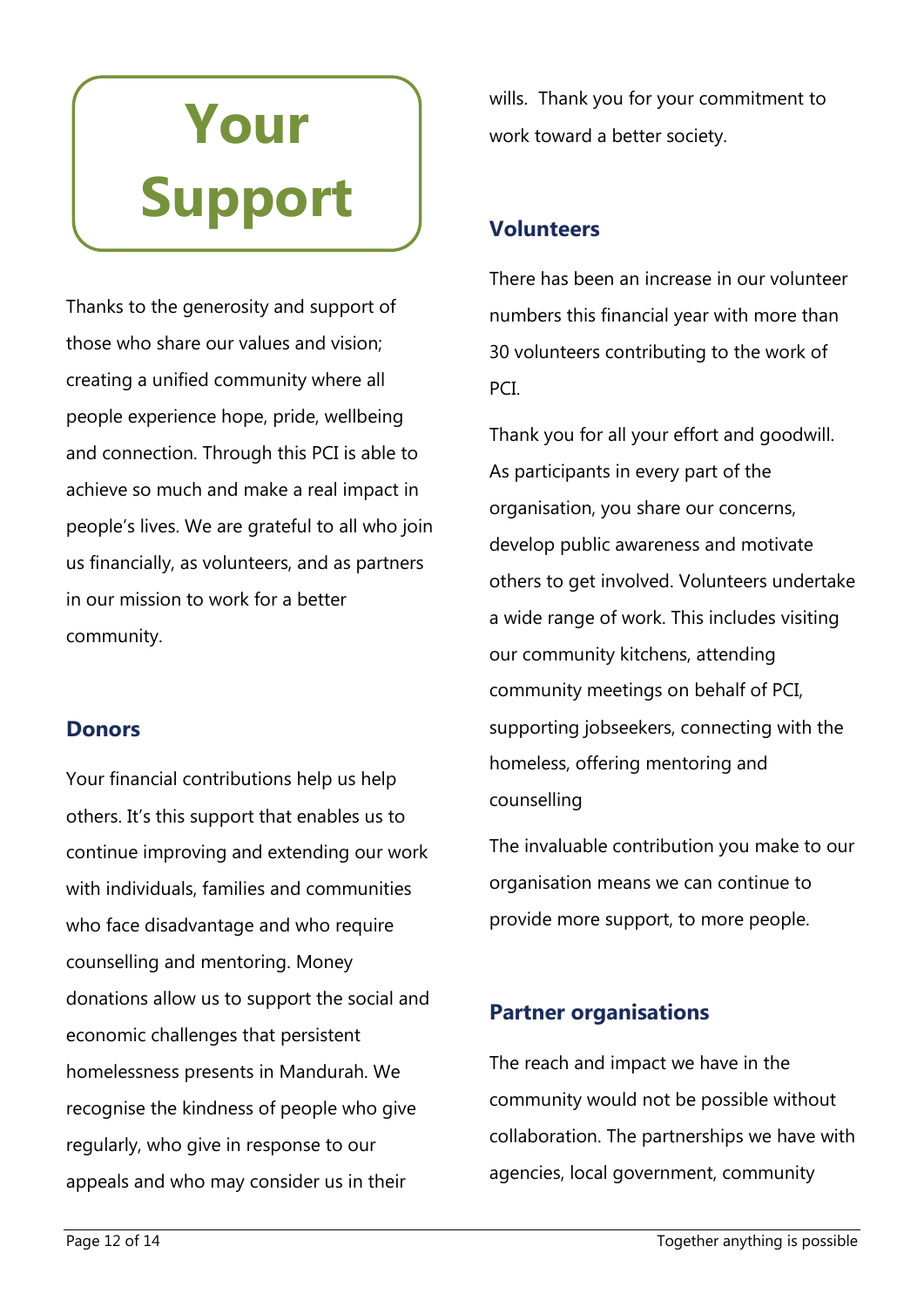groups, local companies and the City of Mandurah make our organisation flexible and strong.

Partnerships amplify our community impact, allowing us to drive positive social change, investigate causes of disadvantage, inform policy development, extend networks, strengthen our programs and develop models to further progress our services. As we work to overcome homelessness, we thank you for working alongside us.

# **Help us continue to change lives**

### **Donate Money**

PCI is generously supported by many individuals, organisations and community groups. You can help us to help others by making a financial contribution. Please contact our Treasurer at:

accounts@peelconnect.com.au

# **Donate, material fabric and sewing items**

Proceeds from all donations support the work we do. We accept donations of fabric, sewing machines and other items used to support our Sewing for the Homeless project. Work-for-the-dole participants sew shopping bags and aprons for resale.

We can arrange for items to be collected anywhere in Mandurah by calling 0466 123 942 or emailing admin@peelconnect.com.au

### **Volunteers**

We believe the best way to a nondiscriminatory, better society is to engage everyone in looking after each other.

This means volunteers are central to what we do. If you would like to be part of our efforts to reduce disadvantage by offering your time and expertise to our services or events, find a volunteer opportunity by visiting www.peelconnect.com.au or phoning us on 0420 714 379

or emailing us at admin@peelconnect.com.au